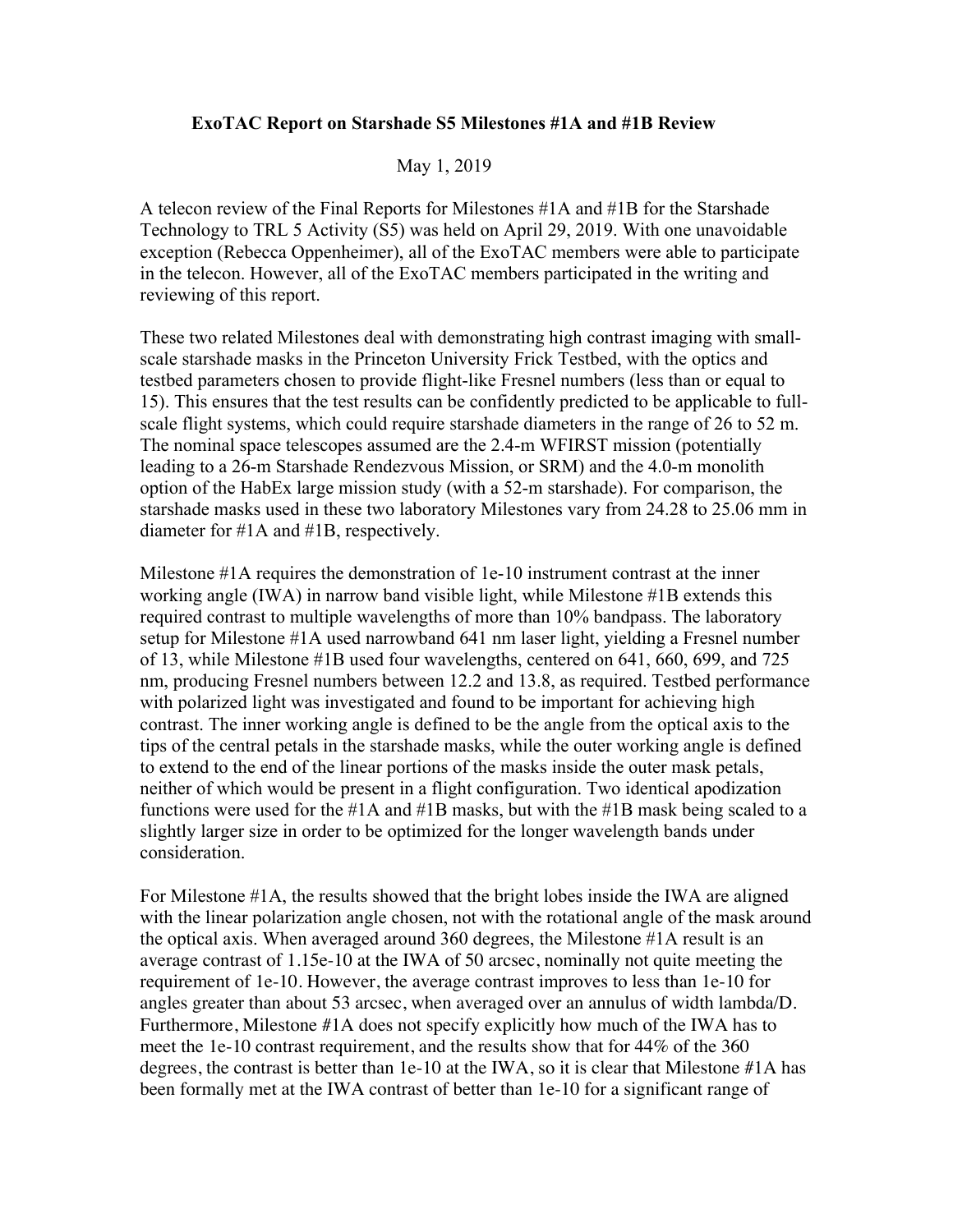angles around the optical axis. In addition, the results are presented as trying to achieve contrasts better than 1e-10, i.e., 1e-10 minus a noise of 3-sigma, in order to take noise into account. With the noise estimated to be sigma  $\sim 2.3\%$  (Table 4), that means the results are presented as achieving contrasts of 1e-10 minus  $\sim 6.9\%$ , or  $\sim 0.93e-10$ , which is being met at 44% of the angles at the IWA. The Milestone language does not specify a 3-sigma constraint, simply 1e-10, so the presented results of 44% at 0.93e-10 are being held in some sense to a higher standard than the formal Milestone language. In addition, Milestone #1A is met in 90% of the area between the IWA and the effective OWA of the mask (Figure 5b). Finally, the good agreement between the lab data and the vector theory shows that there is a good understanding of the sources of the remaining diffracted light. The ExoTAC therefore concludes that Milestone #1A has been met, given the lengthy analysis above.

For Milestone #1B, the results again showed that the bright lobes inside the IWA are aligned with the polarization angle and do not depend much on wavelength. The vector diffraction modeling employed shows good agreement with the testbed results for the bright lobes inside the IWA, much better than the results of a scalar model. The #1B results for the same wavelength as used in #1A, 641 nm, are different, because of the slightly larger scale of the mask used in #1B. The fraction of the 360-degree circle at the IWA that meets the constraint of 1e-10 minus 3-sigma varies significantly with wavelength: 18%, 34%, 2%, and 6%, for 641, 660, 699, and 725 nm, respectively. This degradation in performance is attributed to the broadening of the point-spread function (PSF) as the wavelength increases. However, again the contrast improves remarkably outside the IWA (about 52 arcsec), dropping below 1e-10 outside about 57 to 64 arcsec. The modeling implies that the degraded performance at the IWA is largely a result of the finite thickness and shape of the edges of the laboratory mask near the thin petal gaps inside the IWA. While the average contrast at the IWA for #1B for all angles and all four wavelengths is 1.97e-10, the fact that 1e-10 contrast was achieved at the IWA for at least a small portion of the angles at all four wavelengths implies that Milestone #1B, as worded, has been formally met. In practice, the results imply only an acceptable degradation of the desired effective IWA for the starshade concept. It is notable that the Frick Testbed operates at ambient temperature and pressure, compared to the vacuum testing available at the JPL HCIT, and scattering by atmospheric molecules plays a role in the achieved contrasts, as shown by the theoretical models employed.

We applaud the team's inclusion of MEEP modeling in understanding the Testbed results, and their ongoing efforts to use MEEP modeling, in conjunction with new mask designs, in order to better understand how the thick screen edge effects will scale to flight systems.

Overall, the ExoTAC believes that Milestones #1A and #1B have been met. We congratulate the team on their excellent efforts to advance the technology readiness levels of the starlight suppression elements in the S5 activity. Achieving these two out of a total of fifteen S5 Milestones serves as a confidence builder for the entire S5 activity.

We thank Anthony Harness, Stuart Shaklan, Jeremy Kasdin, Phil Willems, and the other S5 team members for their presentations and comments during the review.